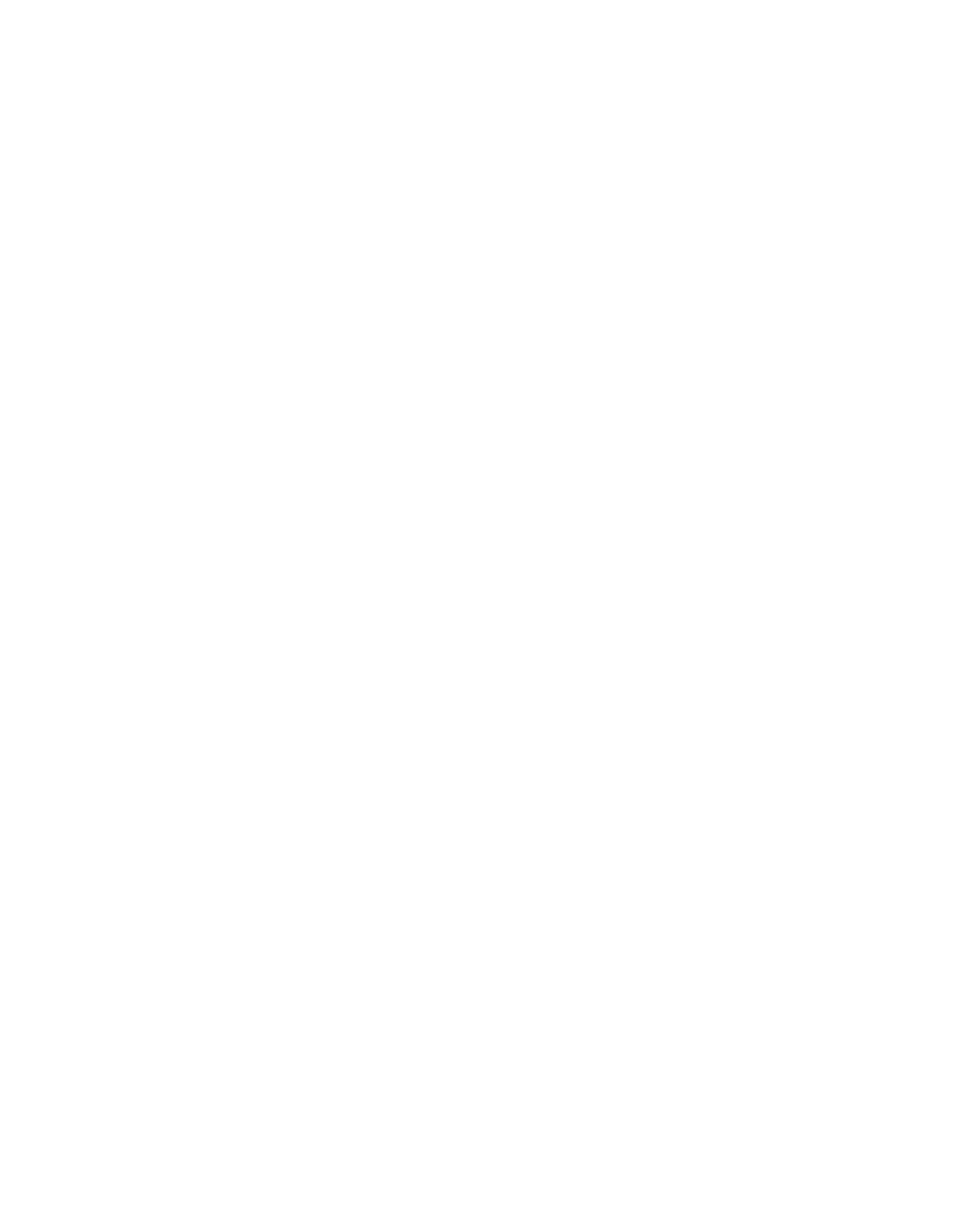

Submit Form Via Email

Clear Form

#### **FOR OFFICE USE ONLY**

C/N: J/HJ/AHJ/EA: NO.

## **ELECTION JUDGE APPLICATION**

#### **IF YOU ARE INTERESTED IN SERVING IN THE UPCOMING ELECTION(S) PLEASE COMPLETE AND RETURN BY: A.S.A.P.**

The City of Anoka is recruiting qualified individuals to serve as Election Judges for the 2022, Primary and General Elections. You have previously served or have expressed an interest in helping the community by serving as an Election Judge. If you are still interested, please complete and return this form.

| <b>PERSONAL INFORMATION (Please print clearly)</b>                                                                                                                 |                                                                                                                                                                                                                                                                                                                                                                                |  |  |  |  |  |
|--------------------------------------------------------------------------------------------------------------------------------------------------------------------|--------------------------------------------------------------------------------------------------------------------------------------------------------------------------------------------------------------------------------------------------------------------------------------------------------------------------------------------------------------------------------|--|--|--|--|--|
|                                                                                                                                                                    |                                                                                                                                                                                                                                                                                                                                                                                |  |  |  |  |  |
|                                                                                                                                                                    |                                                                                                                                                                                                                                                                                                                                                                                |  |  |  |  |  |
|                                                                                                                                                                    |                                                                                                                                                                                                                                                                                                                                                                                |  |  |  |  |  |
|                                                                                                                                                                    |                                                                                                                                                                                                                                                                                                                                                                                |  |  |  |  |  |
| <b>State</b>                                                                                                                                                       | Zip                                                                                                                                                                                                                                                                                                                                                                            |  |  |  |  |  |
|                                                                                                                                                                    |                                                                                                                                                                                                                                                                                                                                                                                |  |  |  |  |  |
| Cell Phone (include area code)                                                                                                                                     | Work Phone (include area code)                                                                                                                                                                                                                                                                                                                                                 |  |  |  |  |  |
|                                                                                                                                                                    |                                                                                                                                                                                                                                                                                                                                                                                |  |  |  |  |  |
|                                                                                                                                                                    | Email Address (Election Judges must have an active email address. Communication between Election Coordinators-Election Judges is done electronically)                                                                                                                                                                                                                          |  |  |  |  |  |
|                                                                                                                                                                    |                                                                                                                                                                                                                                                                                                                                                                                |  |  |  |  |  |
|                                                                                                                                                                    |                                                                                                                                                                                                                                                                                                                                                                                |  |  |  |  |  |
| Republican                                                                                                                                                         |                                                                                                                                                                                                                                                                                                                                                                                |  |  |  |  |  |
|                                                                                                                                                                    | *Due to requirements of Party balances at precincts, first priority is given to applicants that choose a Party Affiliation.                                                                                                                                                                                                                                                    |  |  |  |  |  |
|                                                                                                                                                                    |                                                                                                                                                                                                                                                                                                                                                                                |  |  |  |  |  |
|                                                                                                                                                                    | General Only (November 8, 2022)                                                                                                                                                                                                                                                                                                                                                |  |  |  |  |  |
|                                                                                                                                                                    |                                                                                                                                                                                                                                                                                                                                                                                |  |  |  |  |  |
|                                                                                                                                                                    |                                                                                                                                                                                                                                                                                                                                                                                |  |  |  |  |  |
|                                                                                                                                                                    |                                                                                                                                                                                                                                                                                                                                                                                |  |  |  |  |  |
| ✓<br>contact the City Elections office for more information)                                                                                                       |                                                                                                                                                                                                                                                                                                                                                                                |  |  |  |  |  |
| Must be able to read, write and speak English.<br>✓                                                                                                                |                                                                                                                                                                                                                                                                                                                                                                                |  |  |  |  |  |
| Must not be the spouse, parent, step-parent, child, step-child, sibling or step-sibling of any election judge<br>✓                                                 |                                                                                                                                                                                                                                                                                                                                                                                |  |  |  |  |  |
| serving in the same precinct or of any candidate at that election.                                                                                                 |                                                                                                                                                                                                                                                                                                                                                                                |  |  |  |  |  |
| Must not be domiciled, either permanently or temporarily, with any candidate on the ballot at that election.                                                       |                                                                                                                                                                                                                                                                                                                                                                                |  |  |  |  |  |
| Must not be a candidate at that election.                                                                                                                          |                                                                                                                                                                                                                                                                                                                                                                                |  |  |  |  |  |
| I understand and meet these requirements (initial on the line).                                                                                                    |                                                                                                                                                                                                                                                                                                                                                                                |  |  |  |  |  |
|                                                                                                                                                                    |                                                                                                                                                                                                                                                                                                                                                                                |  |  |  |  |  |
|                                                                                                                                                                    |                                                                                                                                                                                                                                                                                                                                                                                |  |  |  |  |  |
| Comfortable and proficient in the use of an IPad or Tablet.                                                                                                        |                                                                                                                                                                                                                                                                                                                                                                                |  |  |  |  |  |
| Strong understanding of and commitment to nonpartisanship.                                                                                                         |                                                                                                                                                                                                                                                                                                                                                                                |  |  |  |  |  |
| Communicate clearly with voters.                                                                                                                                   |                                                                                                                                                                                                                                                                                                                                                                                |  |  |  |  |  |
| Be available to work long hours (up to 14 hours) Special accommodations may be arranged with Election<br>Coordinator/Head Judge for lesser hours if/when possible. |                                                                                                                                                                                                                                                                                                                                                                                |  |  |  |  |  |
| Handle stressful situations calmly and professionally.<br>$\checkmark$                                                                                             |                                                                                                                                                                                                                                                                                                                                                                                |  |  |  |  |  |
| Demonstrate attention to detail.<br>$\checkmark$                                                                                                                   |                                                                                                                                                                                                                                                                                                                                                                                |  |  |  |  |  |
| $\checkmark$ Work as a team member and accept direction from Head Judge.                                                                                           |                                                                                                                                                                                                                                                                                                                                                                                |  |  |  |  |  |
| Physically and mentally able to carry out the required duties.<br>$\checkmark$                                                                                     |                                                                                                                                                                                                                                                                                                                                                                                |  |  |  |  |  |
| Able to read small print.<br>✓                                                                                                                                     |                                                                                                                                                                                                                                                                                                                                                                                |  |  |  |  |  |
|                                                                                                                                                                    | Able to sit and/or stand for extended periods of time.<br>✓                                                                                                                                                                                                                                                                                                                    |  |  |  |  |  |
|                                                                                                                                                                    |                                                                                                                                                                                                                                                                                                                                                                                |  |  |  |  |  |
|                                                                                                                                                                    |                                                                                                                                                                                                                                                                                                                                                                                |  |  |  |  |  |
|                                                                                                                                                                    | I am available to work:     All Elections (August 9, 2022 & November 8, 2022)<br>Primary Only (August 9, 2022)<br><b>ELECTION JUDGES MUST MEET STATE REQUIREMENTS</b><br>Must be a United States Citizen.<br>Must be an eligible voter in the State of Minnesota. (Students age 16 or 17 may serve as a Student Judge,<br>ELECTION JUDGES MUST MEET CITY OF ANOKA REQUIREMENTS |  |  |  |  |  |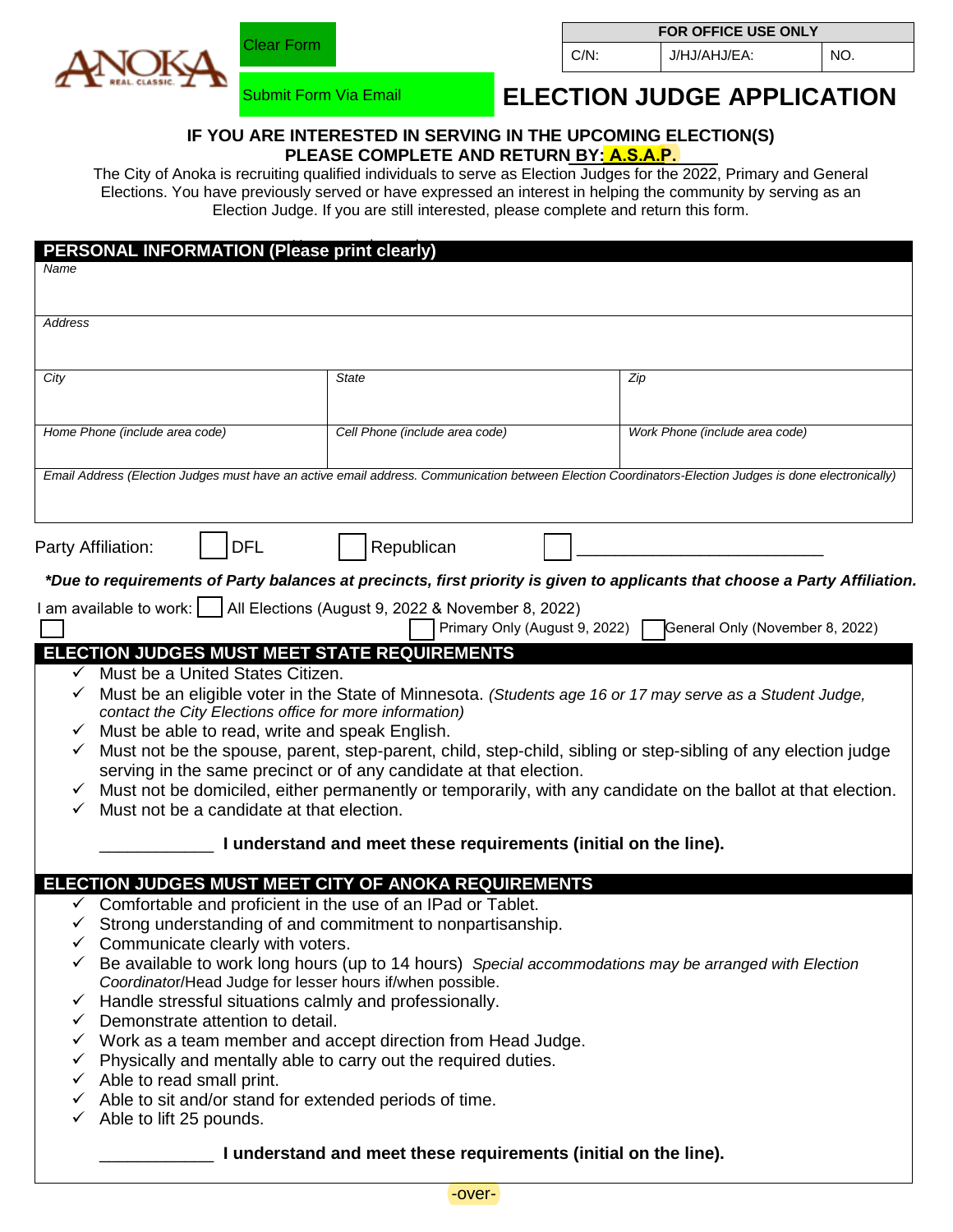| <b>OTHER INFORMATION</b>                                                                                                                                                                                                                                                                                                |                                                                                                                                                                                                                                                                                                                                 |                       |  |                      |  |                        |  |  |
|-------------------------------------------------------------------------------------------------------------------------------------------------------------------------------------------------------------------------------------------------------------------------------------------------------------------------|---------------------------------------------------------------------------------------------------------------------------------------------------------------------------------------------------------------------------------------------------------------------------------------------------------------------------------|-----------------------|--|----------------------|--|------------------------|--|--|
| What is your preferred precinct to work in?<br>Are you able to work in any precinct?<br>Yes<br>No                                                                                                                                                                                                                       |                                                                                                                                                                                                                                                                                                                                 |                       |  |                      |  |                        |  |  |
| Please know that efforts will be made to place you in your preferred precinct, however, there is no guarantee this will happen, nor is there a guarantee<br>that you will work in the same precinct for both elections.                                                                                                 |                                                                                                                                                                                                                                                                                                                                 |                       |  |                      |  |                        |  |  |
|                                                                                                                                                                                                                                                                                                                         | I am interested in being:                                                                                                                                                                                                                                                                                                       | <b>Election Judge</b> |  | Assistant Head Judge |  | Head Judge             |  |  |
|                                                                                                                                                                                                                                                                                                                         | Do you have a relative also applying to be an Election Judge in the City of Anoka at this time?<br>Yes<br>No                                                                                                                                                                                                                    |                       |  |                      |  |                        |  |  |
|                                                                                                                                                                                                                                                                                                                         |                                                                                                                                                                                                                                                                                                                                 |                       |  |                      |  |                        |  |  |
|                                                                                                                                                                                                                                                                                                                         | Print your first name as you would like it to appear on your name badge __                                                                                                                                                                                                                                                      |                       |  |                      |  |                        |  |  |
|                                                                                                                                                                                                                                                                                                                         | <b>VETERAN'S STATUS</b>                                                                                                                                                                                                                                                                                                         |                       |  |                      |  |                        |  |  |
|                                                                                                                                                                                                                                                                                                                         | This information is to determine your status as a Veteran under the Veteran's Preference Statutes, Minn. Stat. § 43a.11                                                                                                                                                                                                         |                       |  |                      |  |                        |  |  |
|                                                                                                                                                                                                                                                                                                                         | Have you received an Honorable Discharge or Separation after serving more than 180 consecutive days in the military                                                                                                                                                                                                             |                       |  |                      |  |                        |  |  |
|                                                                                                                                                                                                                                                                                                                         | services for the purposes other than training?                                                                                                                                                                                                                                                                                  |                       |  | Yes, I am a Veteran  |  | No, I am not a Veteran |  |  |
|                                                                                                                                                                                                                                                                                                                         |                                                                                                                                                                                                                                                                                                                                 |                       |  |                      |  |                        |  |  |
|                                                                                                                                                                                                                                                                                                                         | <b>AFFIRMATIVE ACTION</b>                                                                                                                                                                                                                                                                                                       |                       |  |                      |  |                        |  |  |
|                                                                                                                                                                                                                                                                                                                         | The City of Anoka is an Affirmative Action Employer. It is our policy to provide equal employment opportunities to all. The<br>City of Anoka does not discriminate on the basis of race, color, creed, religion, national origin, sex, sexual orientation,                                                                      |                       |  |                      |  |                        |  |  |
| disability, age, marital status, status with regard to public assistance, or membership or activity in a local commission.                                                                                                                                                                                              |                                                                                                                                                                                                                                                                                                                                 |                       |  |                      |  |                        |  |  |
| Individuals are evaluated and selected on the basis of merit.<br>Tennessen Warning: Under the Minnesota Government Data Practices Act (Minn. Stat. § 13.43), your name, address, telephone number, party affiliation,                                                                                                   |                                                                                                                                                                                                                                                                                                                                 |                       |  |                      |  |                        |  |  |
| email and director deposit information are private data. You may choose not to provide some or all of this private data, but it may limit your ability to                                                                                                                                                               |                                                                                                                                                                                                                                                                                                                                 |                       |  |                      |  |                        |  |  |
| participate as an election judge. For example, your contact information is needed to provide information to you such as precinct assignment, training<br>schedules, cancellation information, etc. By completing this information, you are consenting to allow information to be shared with payroll staff and election |                                                                                                                                                                                                                                                                                                                                 |                       |  |                      |  |                        |  |  |
| staff in order to administer this activity. This consent expires upon completion of this activity.                                                                                                                                                                                                                      |                                                                                                                                                                                                                                                                                                                                 |                       |  |                      |  |                        |  |  |
| *Individuals serving as an election judge may be absent, without penalty, from their employment if<br>they notify their employer in writing at least 20 days prior to each election. Minn. Stat. §204B.195                                                                                                              |                                                                                                                                                                                                                                                                                                                                 |                       |  |                      |  |                        |  |  |
| Please read the following carefully and sign this application if you agree to the following:                                                                                                                                                                                                                            |                                                                                                                                                                                                                                                                                                                                 |                       |  |                      |  |                        |  |  |
| To ensure fair and honest election results, if selected to serve as an election judge, I will adhere to the following:                                                                                                                                                                                                  |                                                                                                                                                                                                                                                                                                                                 |                       |  |                      |  |                        |  |  |
| ➤                                                                                                                                                                                                                                                                                                                       | I will arrive at my assigned polling place at the assigned time and remain until my assigned time or excused by<br>the Head Judge.                                                                                                                                                                                              |                       |  |                      |  |                        |  |  |
| ➤                                                                                                                                                                                                                                                                                                                       | I agree to be courteous, respectful and to assist all voters regardless of national origin, physical challenge or<br>efficiency in the English language.                                                                                                                                                                        |                       |  |                      |  |                        |  |  |
| ➤                                                                                                                                                                                                                                                                                                                       | I agree to read and study the Election Judge Guide and any additional information provided by the City Clerk's                                                                                                                                                                                                                  |                       |  |                      |  |                        |  |  |
|                                                                                                                                                                                                                                                                                                                         | Office. I will complete the Election Judge Training so that I am prepared to fulfill my assigned responsibilities<br>to conduct the election according to federal, state and local election laws and policies.                                                                                                                  |                       |  |                      |  |                        |  |  |
| ➤                                                                                                                                                                                                                                                                                                                       | I understand that we are responsible for the security of election equipment and supplies and I will handle<br>and monitor all such equipment and supplies exactly as instructed.                                                                                                                                                |                       |  |                      |  |                        |  |  |
| ➤                                                                                                                                                                                                                                                                                                                       | I agree to complete all documentation required by federal, state and local election laws for my assigned<br>position's responsibilities as accurately and completely as possible.                                                                                                                                               |                       |  |                      |  |                        |  |  |
| ➤                                                                                                                                                                                                                                                                                                                       | I agree to report immediately to the Head Judge any malfunction or possible tampering of voting equipment,<br>unusual or suspicious behavior occurring in the polling room or any other event or occurrence that may<br>threaten the accurate gathering or sanctity of the vote.                                                |                       |  |                      |  |                        |  |  |
| ➤                                                                                                                                                                                                                                                                                                                       | I will refrain from making personal and political opinion comments while serving as an election judge.                                                                                                                                                                                                                          |                       |  |                      |  |                        |  |  |
| ➤                                                                                                                                                                                                                                                                                                                       | I certify that all information I have provided on this application is correct and that I have not omitted any<br>information. I understand that giving false information or omitting requested data may disqualify me from<br>further consideration as an election judge or result in dismissal, if discovered at a later date. |                       |  |                      |  |                        |  |  |

I authorize the City of Anoka to verify the information I have provided in this application.

Signature Date **Date of the Contract of Contract Contract of Contract Contract Contract Only and D**ate Date Date